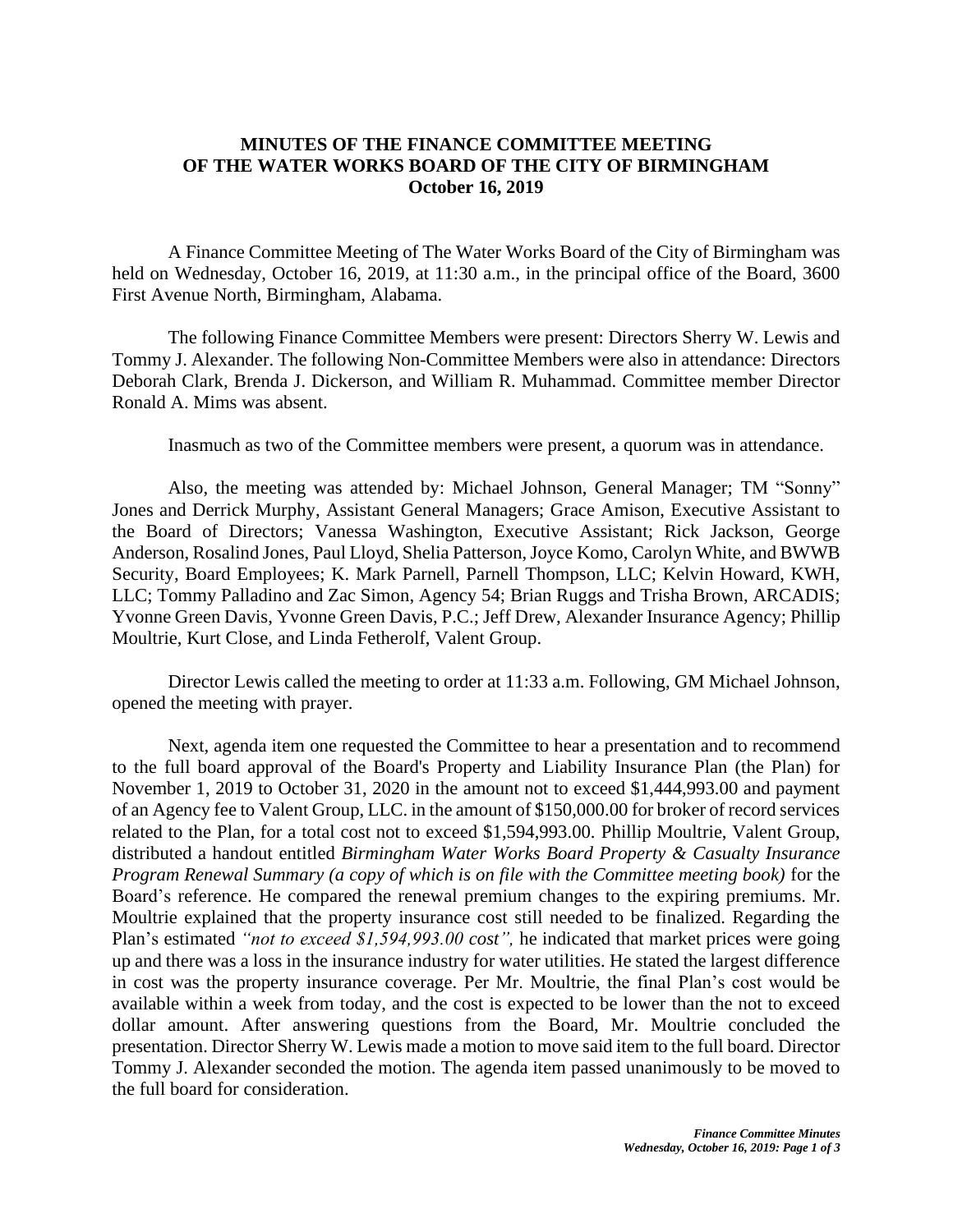Following, agenda item two requested the Committee to recommend to the full board approval of a resolution authorizing the issuance of Senior Taxable Water Revenue Refunding Bonds, Series 2019 including (i) issuance of the Series 2019 Senior Taxable Water Revenue Refunding Bonds, (ii) the execution and delivery of the Financing Documents by the Board, and (iii) the consummation of all other transactions described in the recitals of the attached resolution and contemplated by the Financing Documents (the "Plan of Financing") and to authorize the Board Chairman and Secretary/Treasurer to execute any necessary bond documents approving the bond issue. GM Johnson explained that said agenda item is giving the authority to proceed with the transaction and to execute the documents. Director Tommy J. Alexander made a motion to move said item to the full board. Director Sherry W. Lewis seconded the motion. The agenda item passed unanimously to be moved to the full board for consideration.

Following, agenda item three requested the Committee to hold its second workshop on the FY2020 Preliminary Operations & Maintenance (O&M) and FY2020 Preliminary Capital Budget. Director Lewis stated this item should be treated as a workshop. She went through various budget line items in the Proposed FY2020 Preliminary Budget Book, and asked board members to indicate where there are concerns regarding the budget line items. The BWWB employees' compensation and benefits were a major topic. There was a discussion on Full Time Employees (FTE). The number of vacant positions and fringe benefits were addressed. Also, increased overtime was a concern to the group. GM Johnson indicated that managers have made adjustment in employees' schedules and other changes to assist with the process of reducing overtime. Director Muhammad inquired about the on-call contractor program as an option to reduce overtime and asked Attorney Mark Parnell about its legal issue. Director Clark requested GM Johnson provide the specific numbers for on-call contractors and overtime. Some suggestions for the budget line items were as follows: *keep overtime at the same dollar amount from last year, 1.66% Cost of Living Adjustment (COLA), 2.1% Merit, and Longevity for employees at (5-15 years).* Dr. Dickerson left meeting at 12:40 p.m. Several board members requested GM Johnson provide additional information regarding the benefits and number of employees receiving said benefits to assist with the determination of reducing the proposed budget amount. There was discussion on reviewing and changing the Policy for certain compensation and benefits available to employees. Following, consulting services were the next category. Per GM Johnson, the increase in consulting services resulted from the Historically Underutilized Businesses (HUB) Program and Strategic Planning. GM Johnson was asked to provide a comparison that shows the 2019 consulting budget vs. the 2020 consulting budget. Director Muhammad stated consultants were asked to take a pay cut by the previous General Manager. However, he suggested that the previous amount 10% pay cut should be restored. Some board members were not in agreement. GM Johnson distributed a handout entitled *The Water Works Board of the City of Birmingham 2020 Proposed Consulting Budget (a copy of which is on file with the Committee meeting book).* Dr. Dickerson returned to meeting at 12:45 p.m. Director Clark expressed concerns that legal expenses needed to be reduced. Attorney Parnell stated they have reduced their rates for legal fees. He indicated that the legal budget is affected by an increase/decrease in litigation and other unexpected factors. However, his firm tries to minimize expenses whenever possible. Next, there was a discussion to research hiring in-house attorneys in comparison to have outside attorneys for budget savings. Also, Director Muhammad suggested a pay increase for the lobbyist, hire an additional lobbyist(s), and pay increase for BCIA services. Following, GM Johnson was asked to explain the category of Other